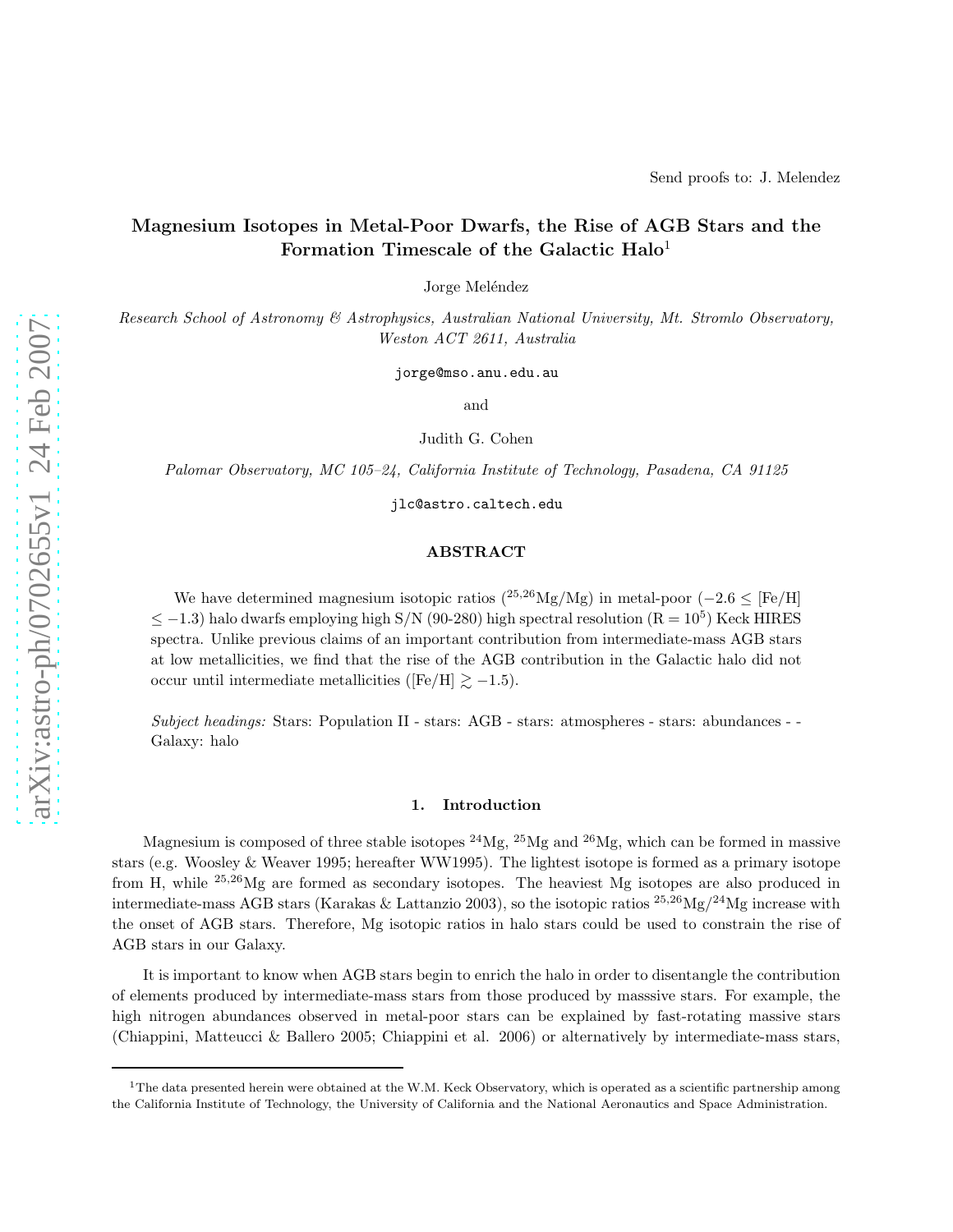although the latter option may be unlikely because those stars may not have had time to enrich the halo due to their longer lifetime.

Mg isotopic abundances can be obtained from the analysis of MgH lines in cool stars. After the early work of Boesgaard (1968) and Bell & Branch (1970), other studies have increased the coverage in metallicity down to [Fe/H] = −1.8 (Tomkin & Lambert 1980; Lambert & McWilliam 1986; Barbuy 1985, 1987; Barbuy, Spite & Spite 1987; McWilliam & Lambert 1988; Gay & Lambert 2000).

In order to reach lower metallicities ( $[Fe/H] < -2$ ), very metal-poor cool dwarfs have to be discovered. This work was undertaken by Yong & Lambert (2003a,b), who found a number of metal-poor ([Fe/H]  $<-2$ ) cool dwarfs ( $T_{\text{eff}}$  < 5000 K) useful for Mg isotopic studies. Employing that sample, Yong, Lambert & Ivans (2003, hereafter YLI2003) were able to study <sup>25,26</sup>Mg/<sup>24</sup>Mg ratios down to [Fe/H] = -2.5. Surprisingly, they found metal-poor stars with relatively high  $^{25,26}Mg/^{24}Mg$  ratios, suggesting thus an important contribution by intermediate-mass AGB stars even at such low metallicities (Fenner et al. 2003, hereafter F2003).

In this work, we determine Mg isotopic ratios in cool halo dwarfs and constrain the rise of intermediatemass AGB stars by comparing the observed ratios with chemical evolution models.

## 2. Sample stars and Observations

The sample was selected from previous spectroscopic analyses of metal-poor cool dwarfs (Yong & Lambert 2003a,b). Five metal-poor stars were chosen covering the range  $-2.6 \leq$  [Fe/H]  $\leq -1.3$ : G 69-18 (LHS 1138), G 83-46 (LHS 1718), G 103-50, G 63-40 (LHS 2765) and the well-known moderately metal-poor dwarf HD 103095, with  $[Fe/H] = -2.6, -2.6, -2.2, -1.9, \text{and } -1.3$ , respectively.

The observations were obtained with HIRES (Vogt et al. 1994) at the Keck I telescope. The first set of spectra was taken in August 2004, just a few days after a HIRES upgrade, taking thus advantage of improvements in efficiency, spectral coverage and spectral resolution. A resolving power of R  $\approx 10^5$  was achieved using a 0.4′′-wide slit. Additional observations were obtained in November 2004 and June 2005.

The spectral orders were extracted with MAKEE[1](#page-1-0) and IRAF was used for further data reductions (Doppler correction, continuum normalization and combining spectra).

Two sample stars (G 83-46 and G 103-50) turned out to be double lined stars, with G 103-50 being a spectroscopic binary (Latham et al. 1988). These two stars were discarded from the analysis.

## 3. Atomic and Molecular Data

Three wavelength regions at  $5134.6$ ,  $5138.7$  and  $5140.2$  Å are usually employed to determine the isotopic abundance ratios  $^{25,26}MgH/^{24}MgH$  (e.g. McWilliam & Lambert 1988; YLI2003). For these regions we adopted laboratory FTS measurements of the isotopic  $^{24,25,26}$ MgH lines obtained by Bernath, Black & Brault (1985).

In addition, outside the recommended regions, laboratory wavenumbers for  $^{24}$ MgH were taken from

<span id="page-1-0"></span><sup>&</sup>lt;sup>1</sup>MAKEE was developed by T.A. Barlow specifically for reduction of Keck HIRES data. It is freely available at [http://www2.keck.hawaii.edu/inst/hires/data](http://www2.keck.hawaii.edu/inst/hires/data_reduction.html) reduction.html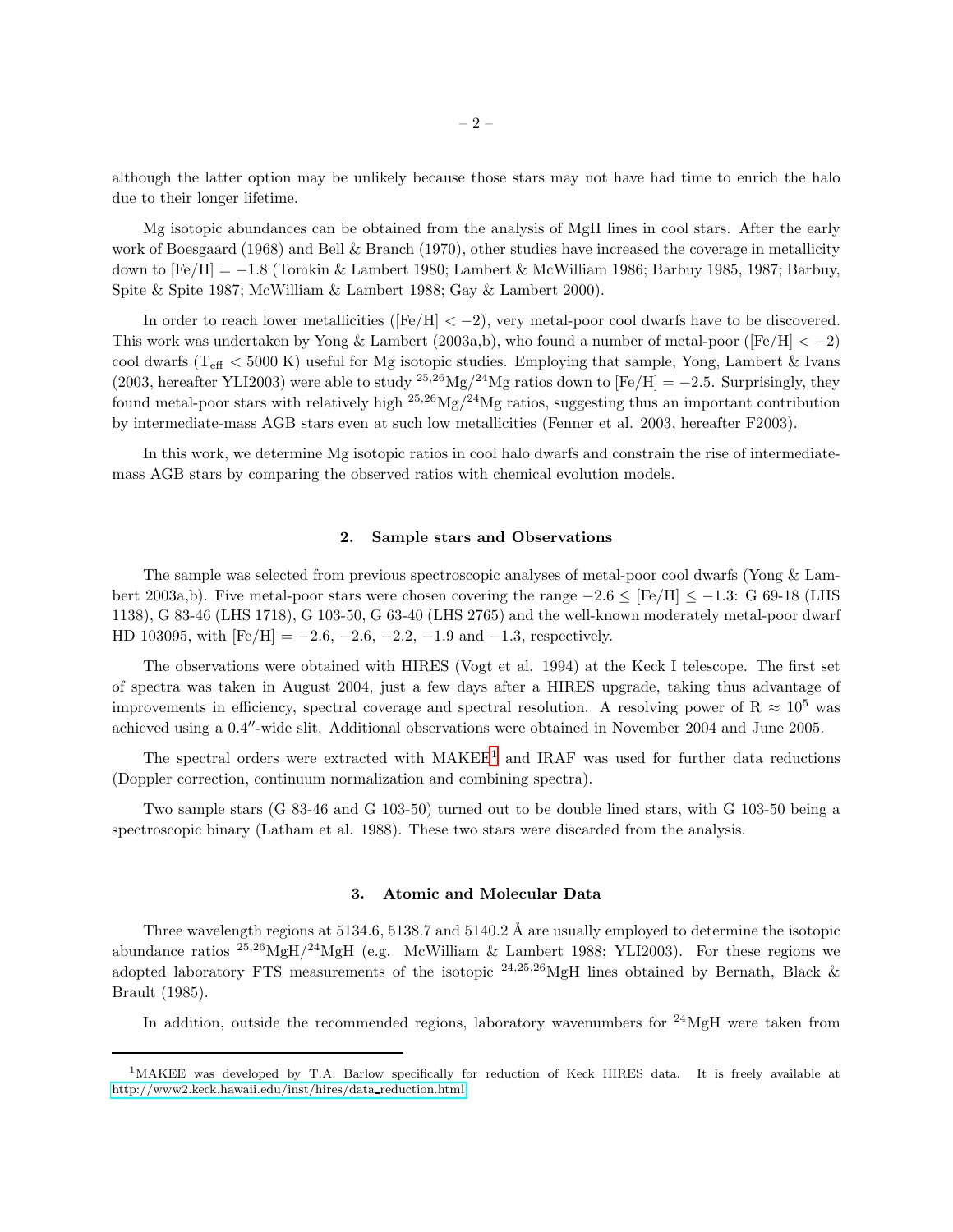Bernath et al. (1985), and the corresponding  $25,26$  MgH line positions were computed by adding the theoretical isotopic shifts to the laboratory  $^{24}$ MgH wavenumbers. The  $^{25,26}$ MgH isotopic shifts were calculated using the relative reduced mass of  $^{25,26}$ MgH to  $^{24}$ MgH.

The energy levels were calculated using molecular constants by Shayesteh et al. (2004) and we adopted a dissociation energy of 1.27 eV (Balfour & Lindgren 1978). Oscillator strengths were obtained from transition probabilities given by Weck et al. (2003).

Molecular  $C_2$  lines are also present in the same region, so a line list of  $C_2$  lines was also implemented. Laboratory wavenumbers were taken from Amiot (1983) and Prasad & Bernath (1994). The rotational strengths (Hönl-London factors) were computed following Kovacs (1961), and we adopted an oscillator band strength of  $f_{00} = 0.03$  (see Grevesse et al. 1991). Excitation potentials were computed using the molecular constants by Prasad & Bernath (1994) and a dissociation energy of 6.297 eV (Urdahl et al. 1991) was adopted.

Atomic lines present in the region were also included. The initial line list was based in the work of Barbuy (1985), and lines were added or discarded based on spectral synthesis of both the Sun and Arcturus spectra.

In previous works the macroturbulence has been determined mainly using two lines: Ni I 5115.4  $\AA$  and Ti I 5145.5 Å (e.g. McWilliam & Lambert 1988; YLI2003). For the two more metal-poor stars in our sample these lines became too weak, so we additionally used lines of Fe I and Ca I present in the  $5569-5601$  Å region.

For the atomic lines we adopted transition probabilities from the NIST database<sup>[2](#page-2-0)</sup>; astrophysical gf-values were derived when no entry was available.

### 4. Spectral Synthesis Analysis

The stellar parameters (T<sub>eff</sub>, log g, [Fe/H],  $v_t$ ) were initially adopted from Meléndez & Barbuy (2002) for HD 103095, and from Yong & Lambert (2003b) for the other two stars. A check of the stellar parameters was done employing the IRFM T<sub>eff</sub> calibrations by Ramírez & Meléndez (2005), Hipparcos parallaxes,  $Y^2$ isochrones (Demarque et al. 2004) and our HIRES spectra. E(B-V) was estimated both using interstellar Na I D lines and reddening maps ( $\S 4.1$  of Meléndez et al. 2006). Reasonable agreement was found with respect to the stellar parameters given in the above references. Our final adopted values are given in Table 1.

Once the stellar parameters were set, the macroturbulence was determined employing the Ni I 5115.4 Å and Ti I 5145.5 Å lines, as well as Fe I and Ca I lines around 5569-5601 Å.

The contribution of  $C_2$  lines was constrained by spectral synthesis of the weak feature around 5135.7 Å, which is a blend of  $C_2$  lines (5135.57 and 5135.69 Å) sometimes blended with an unidentified line in the red side (Gay & Lambert 2000). Fortunately the observations are of such high resolution that it is possible to constrain the contribution of  $C_2$  employing the blue side of this feature, imposing thus an upper limit to blends by  $C_2$  lines.

The Mg isotopic ratios were determined using spectral synthesis. After the first trials it was clear that the <sup>25</sup>,26Mg isotopic ratios were lower than 5%, i.e., much lower than the terrestrial ratios (79:10:11). The

<span id="page-2-0"></span><sup>2</sup>http://physics.nist.gov/PhysRefData/ASD/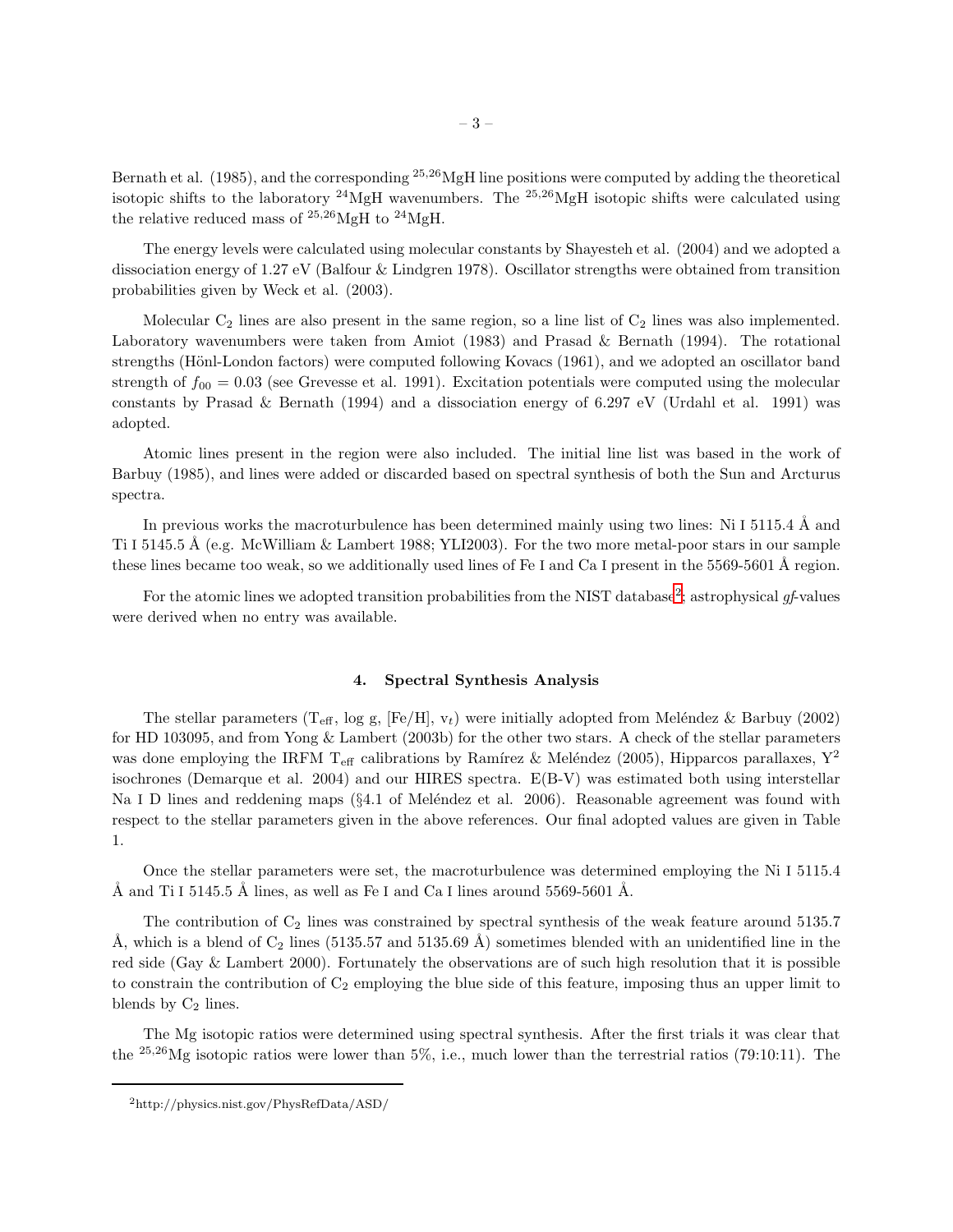computed synthetic spectra have isotopic ratios ranging from  $^{24}Mg:^{25}Mg:^{26}Mg=100:0:0$  to 90:5:5.

Initially the Mg isotopic ratios were determined by an eye-fit of the synthetic spectra to the HIRES observed data of the three recommended regions (see §3). The results are shown in Table 1. After the fits by eye were completed we performed a  $\chi^2$  fit by computing  $\chi^2 = \Sigma (O_i - S_i)/\sigma^2$ , where  $O_i$  and  $S_i$  represents the observed and synthetic spectrum, respectively, and  $\sigma = (S/N)^{-1}$ . As an example of the  $\chi^2$  fits we show in Fig. 1 the fits for the recommended region at  $5140.2 \text{ Å}$  in the most metal-rich and most metal-poor stars of our sample. The results of the  $\chi^2$  fits are shown in Table 1. As can be seen, the eye fit compares well to the  $\chi^2$  fit. The errors given in Table 1 are due to statistical errors (the standard deviation between the isotopic ratios of the three recommended regions) and systematic errors of 1% (due to errors in the atmospheric parameters, see e.g. YLI2003). Our results for HD 103095  $(^{24}Mg;^{25}Mg;^{26}Mg = 94.8:2.4:2.8)$  compare very well with previous visual (eye-fit) determinations in the literature. For HD 103095 both Tomkin & Lambert (1980) and Barbuy (1985) obtained isotopic ratios of 94:3:3. More recently Gay & Lambert (2000) determined 93:4:3.

## 5. Discussion

Here we discuss how our isotopic ratios compare with chemical evolution models. We compare only the ratio  $^{26}Mg/^{24}Mg$ , since the isotopic ratio for  $^{25}Mg$  is more uncertain due to the smaller isotopic shift.

In Fig. 2 (left panel) we compare our results with the models computed by F2003, both including and neglecting the contribution of intermediate-mass AGB stars. Another model (Alibés, Labay & Canal 2001, hereafter ALC2001) which includes only massive stars is also shown. A comparison with other models (Ashenfelter, Mathews & Olive 2004, hereafter AMO2004; Goswami & Prantzos 2000) is shown in the right panel. As can be seen, our low isotopic ratios can be explained mostly by massive stars, thus we find no need to invoke the contribution of intermediate-mass AGB stars at low metallicities. HD 103095 lies slightly above the predicted F2003 curve of massive stars nucleosynthesis (although it is in perfect agreement with the ALC2001 model), so this may indicate that at  $[Fe/H] \gtrsim -1.5$  the contribution from AGB stars begins.

The high isotopic ratios found in metal-poor stars by YLI2003 were interpreted by F2003 as an important contribution of intermediate-mass AGB stars at low metallicities. However, most of the stars with high isotopic <sup>25</sup>,<sup>26</sup>Mg/Mg ratios in YLI2003 are not bona fide halo dwarfs. We computed the probability of halo membership following Bensby, Feltzing & Lundström  $(2003)$  and found that a fraction of the metal-poor stars in YLI2003 are actually thick disk stars. Furthermore, some halo stars have abundance anomalies (e.g. CH stars) or their spectra are abnormal (e.g. double lined), and they should be removed for a fair comparison with chemical evolution models.

After eliminating the probable thick disk stars, as well as halo stars with anomalies, we find that only 4 bona fide halo dwarfs remain from the YLI2003 sample: G 39-36, LHS 3780, G 113-40 and G 86-39. As can be seen in Fig. 2 (right panel), the results of YLI200[3](#page-3-0) are in excellent agreement with ours<sup>3</sup>. We have done a similar exercise with the sample of Gay & Lambert (2000) and found that the only good unevolved halo star is HD 103095, which is already included in our sample. Lambert & McWilliam (1986) have analyzed the metal-poor ([Fe/H] = -1.5) subgiant  $\nu$  Ind, for which they obtained only upper limits of  $^{25,26}$ Mg/Mg  $<$ 

<span id="page-3-0"></span> $3YL12003$  report that G 39-36 was observed with a resolving power of  $R = 60000$ , but their other 3 metal-poor dwarfs were observed with a lower  $R = 35000$ . For G 39-36 we adopted the typical error of 3% quoted by YLI2003, but for the other 3 dwarfs in their sample we increased the error to 4% due to the lower resolving power of the observations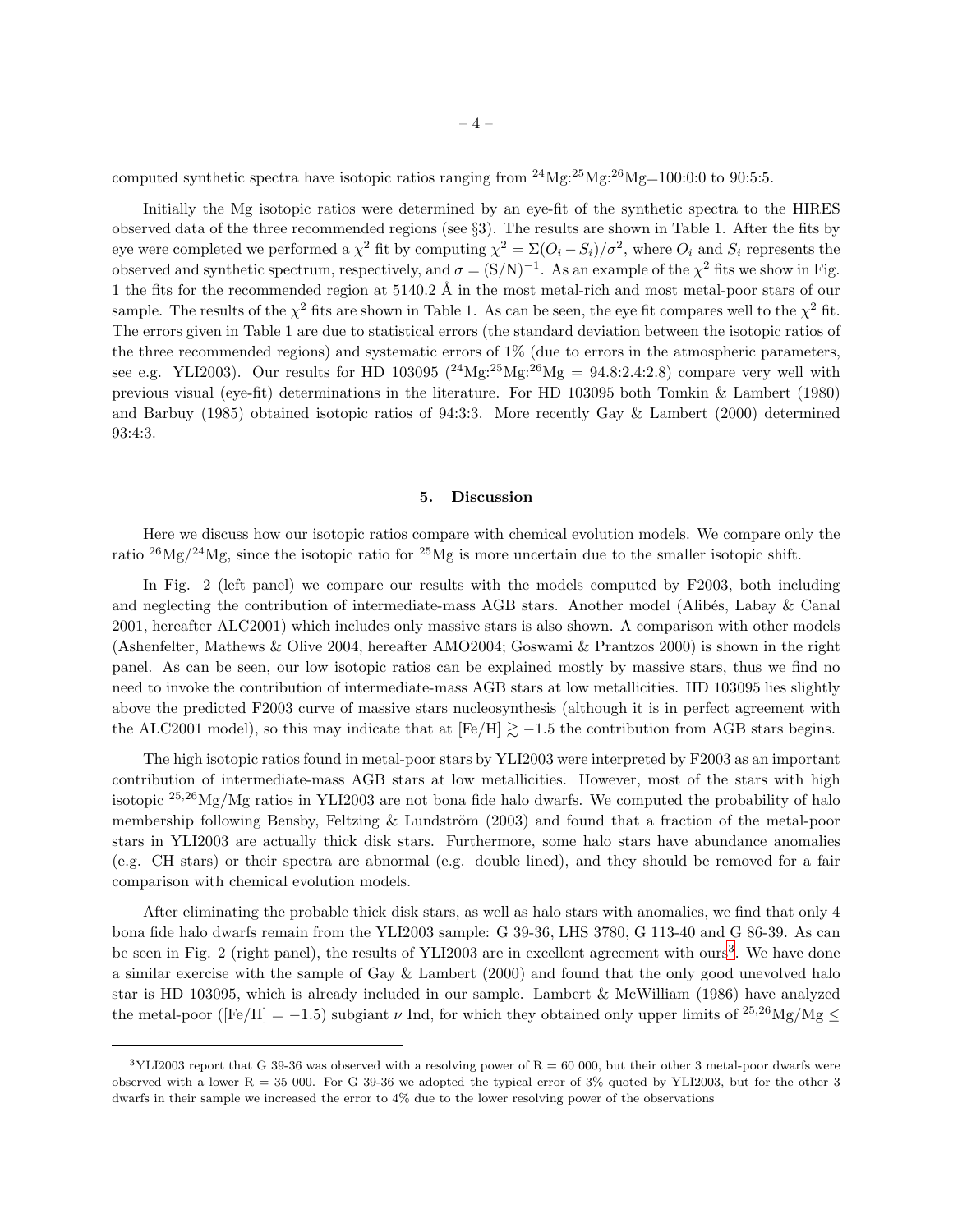3%.

Thus both our results and YLI2003 suggest a small (or none) <sup>25,26</sup>Mg contribution of intermediate-mass AGB stars to the Galactic halo. Perhaps the <sup>25,26</sup>Mg yields from AGB stars are lower than in current models (Karakas & Lattanzio 2003). If this is the case, then intermediate-mass AGB stars can not be invoked to explain the possible variation of the fine-structure constant  $\alpha$  (AMO2004). The chemical evolution models used to explain variations in  $\alpha$  require an ad-hoc AGB-enhanced IMF in order to produce large amounts of <sup>25</sup>,<sup>26</sup>Mg (AMO2004). If the correct yields are lower than present calculations, then much larger ad-hoc modifications to the IMF would be required.

Calculations of Karakas & Lattanzio (2003) show that the AGB stars that contribute significant amounts of <sup>25,26</sup>Mg are stars with initial masses of 3-6 M<sub> $\odot$ </sub>. Since these stars have lifetimes considerably shorter than the age of the universe, they can be used to constrain the timescale for the formation of the Galactic halo. According to the Padova evolutionary tracks<sup>[4](#page-5-0)</sup> the lifetime of 3-6 M<sub>☉</sub> metal-poor stars ([Fe/H] = -1.5) are 0.1-0.3 Gyr, so the halo timescale formation should be of the order of 0.3 Gyr. This short timescale probably explains why recent studies of age spread in Galactic globular clusters have shown that most clusters from intermediate to low metallicity are coeval within the uncertainties (e.g. Rosenberg et al. 1999; De Angeli et al. 2005).

## 6. Conclusions

We have shown that the  $^{25,26}Mg/Mg$  ratios in halo dwarfs are low and that there is no need to invoke a contribution from intermediate-mass AGB stars at low metallicities.

Further high S/N high spectral resolution observation of a larger sample will help constrain the rise of AGB stars in the Galaxy and will be useful to better constrain the formation timescale of the Galactic halo.

JM thanks C. Chiappini for useful discussions and D. Yong for providing data to check our MgH line list, as well as for useful discussions on Mg isotopic ratios. JGC is grateful for partial support to NSF grant AST-0507219. We have made use of data from the SIMBAD database operated at CDS. The authors wish to recognize and acknowledge the very significant cultural role and reverence that the summit of Mauna Kea has always had within the indigenous Hawaiian community. We are most fortunate to have the opportunity to conduct observations from this mountain.

### **REFERENCES**

Alib´es, A., Labay, J., Canal, R. 2001, A&A, 370, 1103 (ALC2001) Amiot, C. 1983, ApJS, 52, 329 Ashenfelter, T., Mathews, G. J., Olive, K. A. 2004, ApJ, 615, 82 (AMO2004) Balfour, W. J. & Lindgren, B. 1978, Can. J. Phys., 56, 767 Barbuy, B. 1985, A&A, 151, 189

<sup>4</sup>http://pleiadi.pd.astro.it/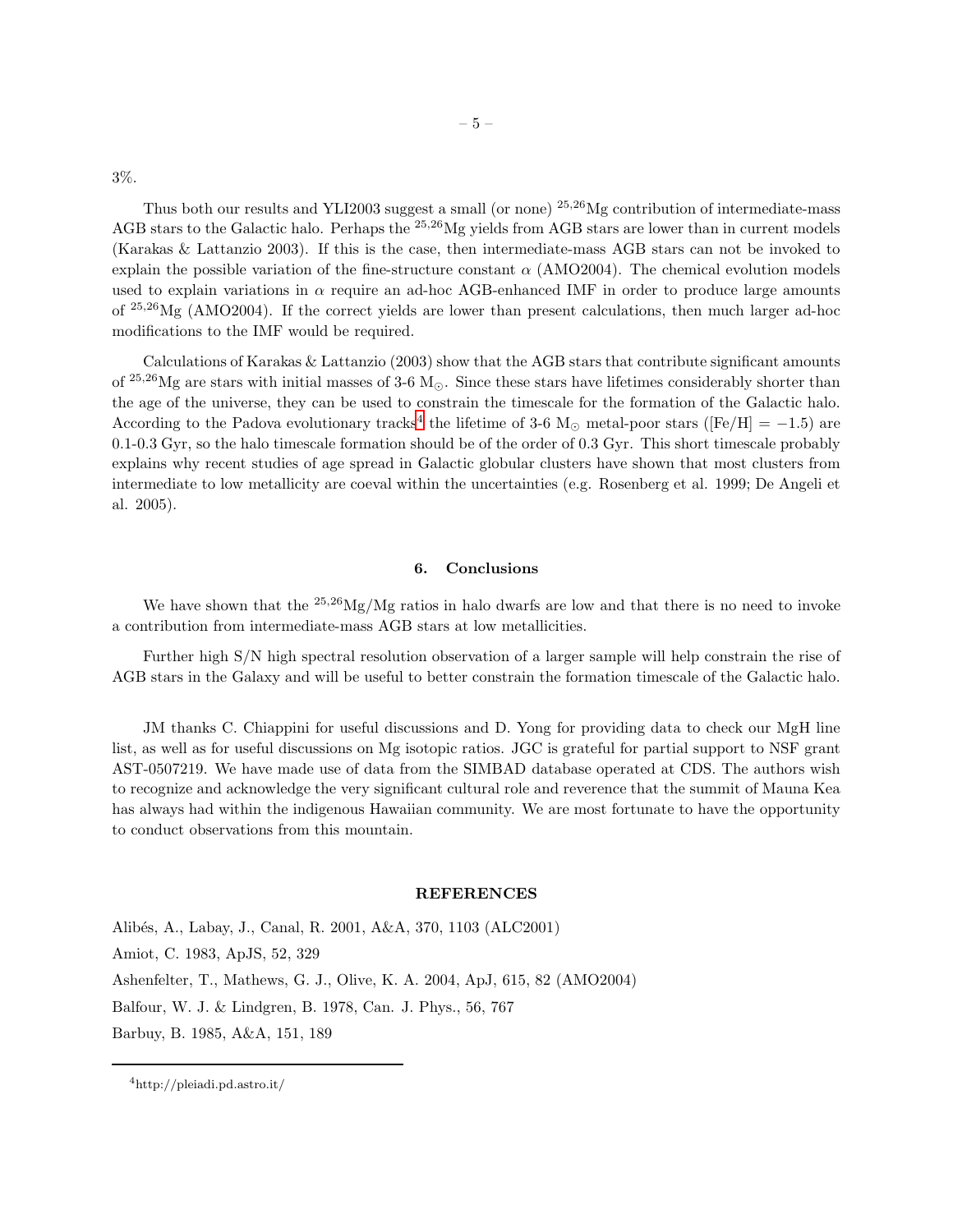- Barbuy, B. 1987, A&A, 172, 251
- Barbuy, B., Spite, F., Spite, M. 1987, A&A, 178, 199
- Bell, R. A. & Branch, D. 1970, ApL, 5, 203
- Bensby, T., Feltzing, S., Lundström, I. 2003, A&A, 410, 527
- Bernath, P. F., Black, J. H., Brault, J. W. 1985, ApJ, 298, 375
- Boesgaard, A. M. 1968, ApJ, 154, 185
- Chiappini, C., Matteucci, F. & Ballero, S. K. 2005, A&A, 437, 429
- Chiappini, C. et al. 2006, A&A, 449, L27
- De Angeli, F. et al. 2005, AJ, 130, 116
- Demarque, P., Woo, J.-H., Kim, Y.-C., Yi, S. K. 2004, ApJS, 155, 667
- Fenner, Y. et al. 2003, PASA, 20, 340 (F2003)
- Gay, P. L. & Lambert, D. L. 2000, ApJ, 533, 260
- Goswami, A. & Prantzos, N. 2000, A&A, 359, 191
- Grevesse, N. et al. 1991, A&A, 242, 488
- Karakas, A. I., Lattanzio, J. C. 2003, PASA, 20, 279
- Kovacs, I. 1961, Rotational structure in the spectra of Diatomic Molecules (London: Hilger)
- Lambert, D. L. & McWilliam, A. 1986, ApJ, 304, 436
- Latham, D. W. et al. 1988, AJ, 96, 567
- McWilliam, A. & Lambert, D. L. 1988, MNRAS, 230, 573
- Meléndez, J. & Barbuy, B. 2002, ApJ, 575, 474
- Meléndez, J., Shchukina, N. G., Vasiljeva, I. E. & Ramírez, I. 2006, ApJ, 642, 1082
- Prasad, C. V. V. & Bernath, P. F. 1994, ApJ, 426,812
- Ramírez, I. & Meléndez, J. 2005, ApJ, 626, 465
- Rosenberg, A., Saviane, I., Piotto, G., Aparicio, A. 1999, AJ, 118, 2306
- Shayesteh, A. et al. 2004, J. Chem. Phys., 120, 10002
- Urdahl, R. S., Bao, Y., Jackson, W. M. 1991, Chem. Phys. Letters, 178, 425
- Tomkin, J. & Lambert, D. L. 1980, ApJ, 235, 925
- Vogt, S. S., et al. 1994, Proc. SPIE, 2198, 362
- Weck, P. F. et al. 2003, ApJ, 582, 1059
- Woosley, S. E.& Weaver, T. A. 1995, ApJS, 101, 181 (WW1995)
- Yong, D. & Lambert, D. L. 2003a, PASP, 115, 22
- Yong, D. & Lambert, D. L. 2003b, PASP, 115, 796
- Yong, D., Lambert, D. L., Ivans, I. I. 2003, ApJ, 599, 1357 (YLI2003)

<span id="page-5-0"></span>This preprint was prepared with the AAS LAT<sub>E</sub>X macros v5.2.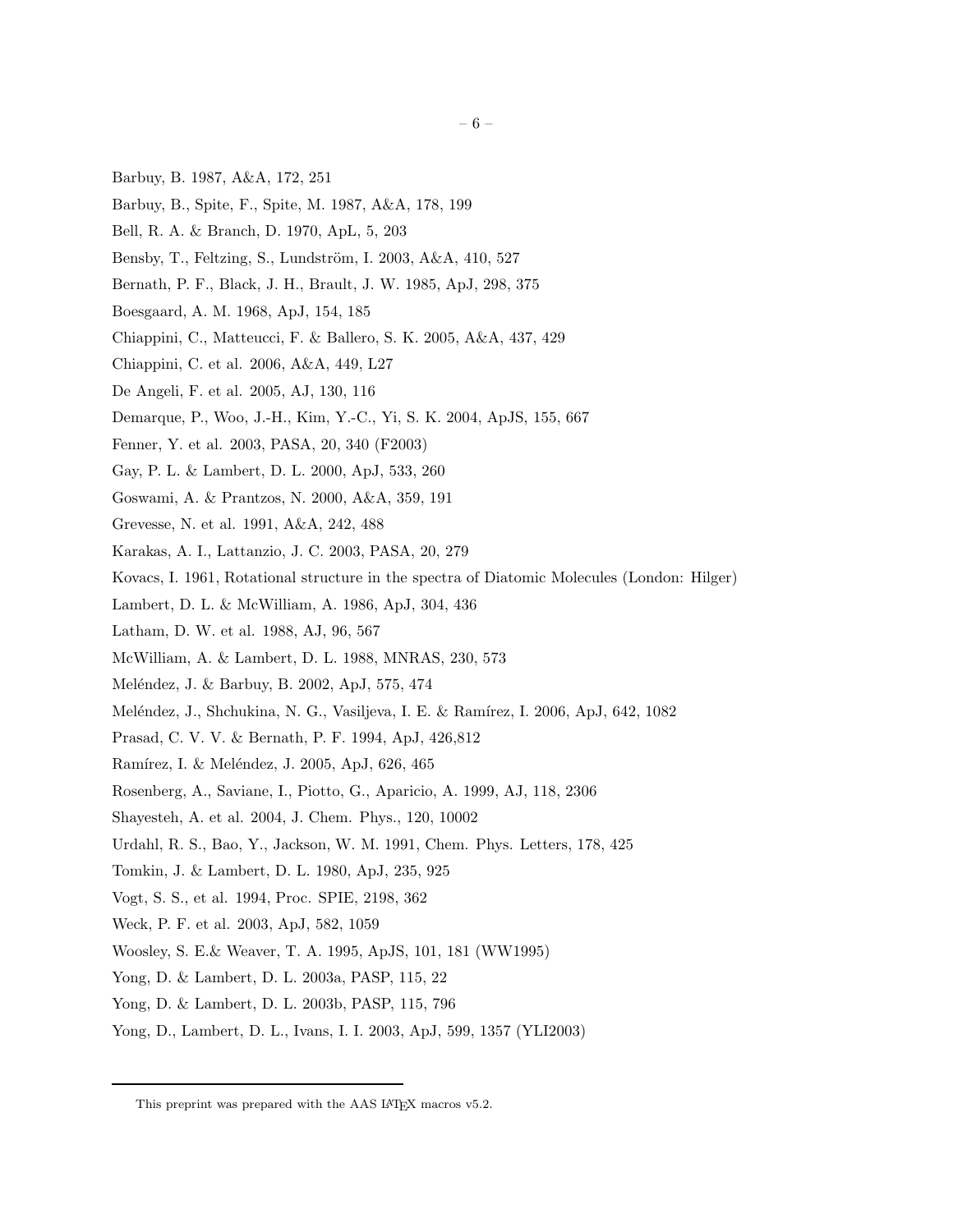| ID        | $E_{B-V}$<br>(mag) | $\rm T_{eff}$<br>Έ | $\log g$<br>$(\text{dex})$ | [Fe/H]<br>$(\text{dex})$ | $V_{mic}$<br>$(km s^{-1})$ | $v_{mac}$<br>$(km s^{-1})$ | $^{25}$ Mg $(\%)$ | $\chi^2$ fit*<br>$^{26}$ Mg $(\%)$ | $^{25}$ Mg $(\%)$ | $e$ ve fit <sup>*</sup><br>$^{26}$ Mg (% |
|-----------|--------------------|--------------------|----------------------------|--------------------------|----------------------------|----------------------------|-------------------|------------------------------------|-------------------|------------------------------------------|
| HD 103095 | 0.000              | 5010               | 4.60                       | $-1.35$                  | 0.5                        | $3.0\,$                    | $2.4 \pm 1.3$     | $2.8 \pm 1.6$                      | $3.5 \pm 1.5$     | $3.3 \pm 1.5$                            |
| G 63-40   | 0.005              | 4686               | 4.81                       | $-1.86$                  | 0.3                        | 2.0                        | $0.5 \pm 2.2$     | $1.2 \pm 1.4$                      | $\cdots$          | $1.0 \pm 2.0$                            |
| $G$ 69-18 | 0.030              | 4480               | 4.75                       | $-2.60$                  | 0.3                        | $1.5\,$                    | $0.9 + 2.0$       | $1.5 \pm 2.2$                      | $\cdots$          | $1.0 \pm 2.0$                            |

Table 1. Atmospheric Parameters and Mg isotopic ratios

 $^*{\rm Mg}$  isotopic ratios are given with respect to  $^{24}{\rm Mg}+^{25}{\rm Mg}+^{26}{\rm Mg}$  and are expressed as percentages.



Fig. 1.— Fits for the 5140.2 Å region in the stars HD 103095 and G 69-18. Observed spectra are represented with filled circles, and synthetic spectra with solid lines. The calculations were performed for  $^{25,26}Mg/Mg$ ratios of 0-5%. The relative variation of the  $\chi^2$  fits are shown as a function of the isotopic abundance.